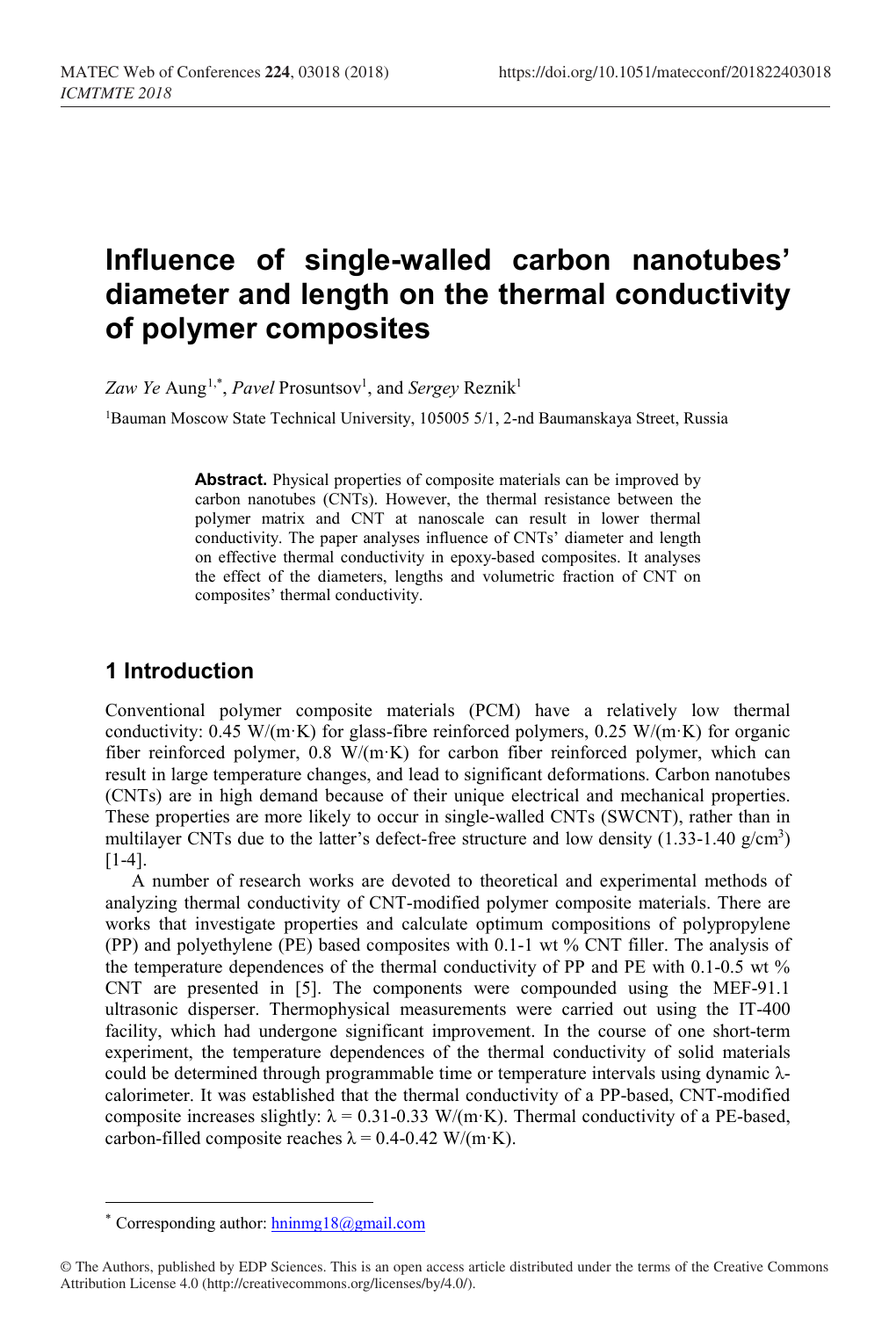The Monte Carlo method was used in [6] to theoretically establish thermal conductivity of PE with single-walled CNTs. The volume fraction of SWCNTs constituted 0.006, 0.03, and 0.06. The experiment used the laser ablation method to fabricate nanocomposites. Thermal conductivity of nanocomposites with 0.6 vt % CNT estimated using the comparative method constituted 1.25 W (m·K).

Thermal conductivity of single-walled nanotubes was measured experimentally and constituted 2000 W/(m·K) - 10000 W/(m·K) [7-9]. Thermal conductivity of single-walled carbon nanotubes is markedly affected by their diameter and length. According to the experimental data, thermal conductivity of nanotubes 2.6 μm in length and 1.7 nm in diameter is almost 3400 W/(m·K) at room temperature [10-12]. However, in practice, polymer composites very rarely demonstrate thermal conductivity that high.

New software packages, such as DIGIMAT-FE, open up opportunities for predicting the characteristics of nanomodified materials by taking various structural features into account. Apparently, it is of high importance to theoretically investigate the effect of the diameter and length of CNTs on the thermal conductivity of epoxy binders.

## **2 Theoretical investigation of thermal conductivity prediction in nanomodified polymer composites**

The effect of the CNTs' diameter and length on the thermal conductivity coefficient was investigated for ten variants of CNT volume content from 0.1% to 1%. Elastomers with less than 0.1 vt  $\%$  CNT were not considered, since it was found that small volume fractions of CNT do not improve the polymer's thermophysical characteristics. This being said, the low CNT content in the polymer during polymerization enables the cross-linking of macromolecules relative to the structural centers and increases toughness, bending and compression strength. More than 1 vt % CNT will present technological difficulties to enable uniform distribution due to conglomeration and high surface activity

This paper considers the case of an epoxy binder with  $0.25 \text{ W} / (\text{m} \cdot \text{K})$  thermal conductivity containing uniformly distributed CNT with  $1 \pm 2$  nm characteristic diameter and  $100 \pm 500$  nm lengths.

DIGIMAT-FE module was used to build geometric models of a representative volume element of polymer composite. Simulation was performed with the parameters specified in Table 1. Fig. 1 and 2 show representative volume elements of the material with different CNT volume fractions created in DIGIMAT-FE module.

| <b>Property</b>                       | <b>Epoxy binder</b> | <b>CNT</b>     |
|---------------------------------------|---------------------|----------------|
|                                       |                     |                |
| Density, $\text{kg/m}^3$              | 2000                | 1400           |
| Heat capacity, $J/(kg·K)$             | 700                 | 800            |
| Thermal conductivity, $W/(m \cdot K)$ | 0.25                | 2000           |
| Volume fraction, $V_I/V$              |                     | $0.001 - 0.01$ |
| Diameter $d=2r$ , $\eta m$            |                     | $1 - 2$        |
| Length $l$ , $\eta m$                 |                     | $100 - 500$    |

**Table 1.** Binder and nanotubes properties.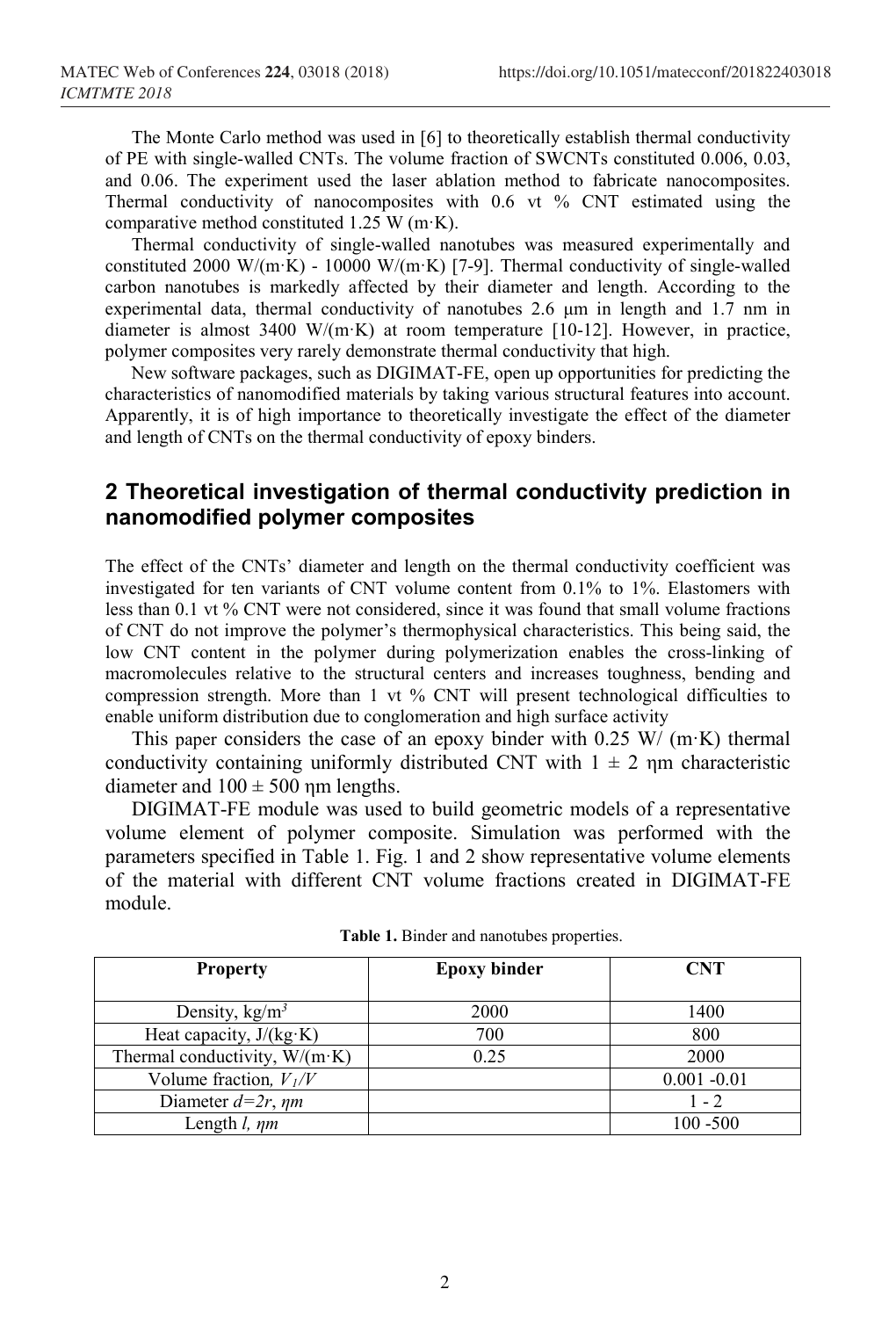

Fig. 1. Geometric model of a representative volume element of epoxy binder with 1 vt % CNT (a); distribution of CNTs, 500 ηm length, 2 ηm diameter (b)



**Fig. 2.** Geometric model of a representative volume element of epoxy binder with 1 % vt CNTs (a); distribution of CNTs, 100 ηm length, 1 ηm diameter (b)

The geometric models were used to create finite element models. After boundary conditions (thermal loads, symmetry conditions) had been applied, the finite element model were calculated using the ANSYS software. To model heat transfer in a volume element,  $T_{w1}$  *u*  $T_{w2}$  temperatures were set for two of the surfaces, while the remaining surfaces were assumed to be insulated. Modelling estimated the heat flux through the sample. Fig. 3 shows temperature fields in the representative volume elements of PCM with CNT.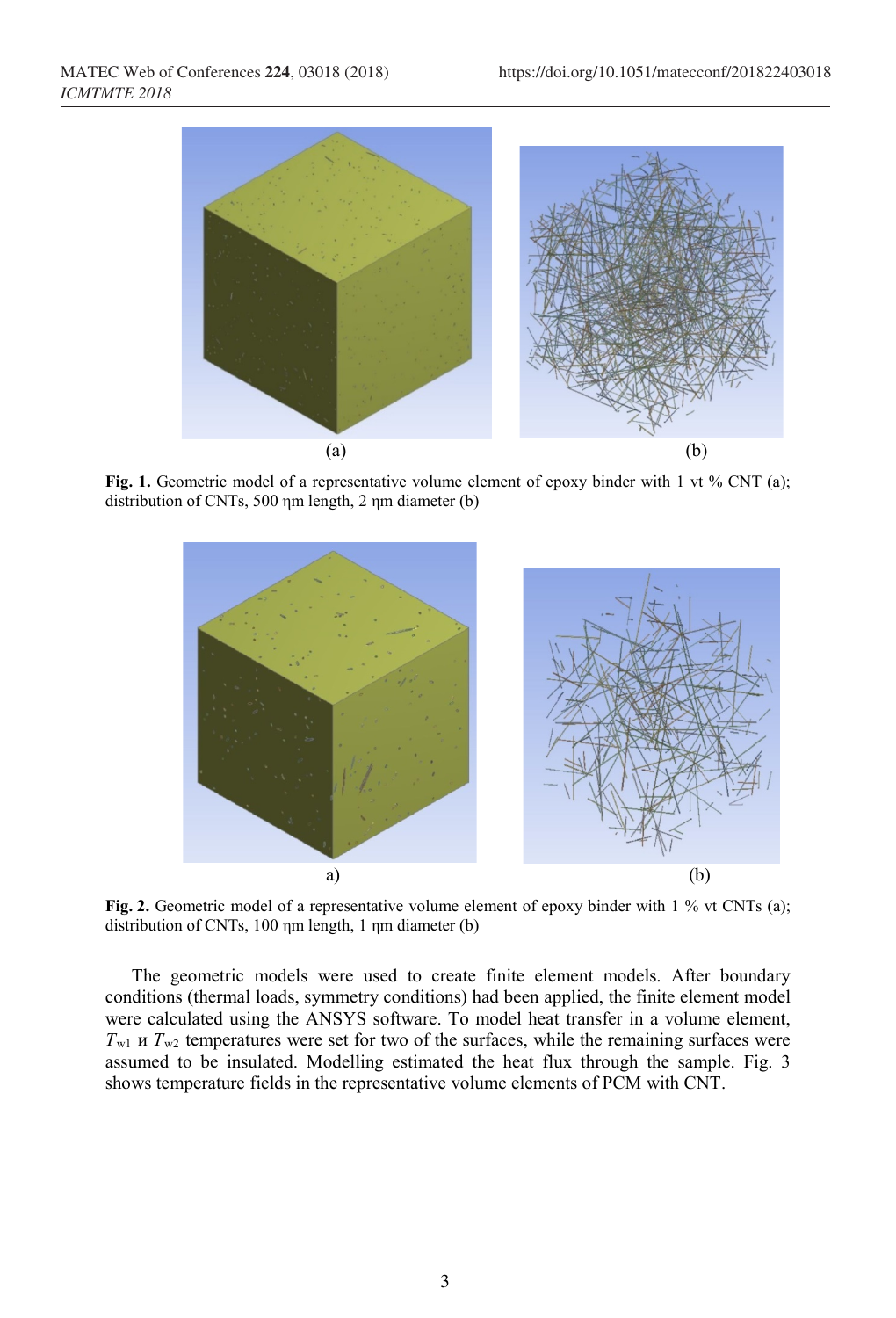

**Fig. 3.** Temperature distribution in the representative volume elements of epoxy binder with varying CNT volume fraction: a)  $0.1$  vt % CNT; b)  $1.0$  vt % CNT

#### **3 Calculation of coefficient of thermal conductivity**

This section presents the results of calculating thermal conductivity of PCM with varying CNTs' volume fraction, diameters and lengths. The thermal conductivity of nanotubes varied depending on the volume fraction (0.1% to 1%). The effect of the CNT diameter (1 - 2 ηm) on the heat capacity, density, and thermal conductivity of PCM was estimated. It was found that the CNT diameter has little effect on the thermal conductivity. For example, for 1 ηm diameter and 1.0 % volume fraction, thermal conductivity constituted 0.61 W/ (m·K), and for 2 ηm diameter and the same volume fraction, thermal conductivity was 0.77 W/(m·K) (Fig. 4). Thermal conductivity of PCM was found to be more sensitive to the CNT length. For example, for 100 ηm length, 2 ηm diameter and a 1.0 % volume fraction, thermal conductivity was  $0.77 \text{ W/(m·K)}$ , while for 500  $\eta$ m length, the same diameter and the same volume fraction, thermal conductivity increased to  $2.03 \text{ W/(m·K)}$  (Fig. 5).



**Fig. 4.** Thermal conductivity of CNT-modified epoxy binder (CNT length 100 ηm) Diameter of CNT:  $1 - 1$  nm;  $2 - 1.3$  nm;  $3 - 1.5$  nm;  $4 - 1.7$  nm;  $5 - 2.0$  nm